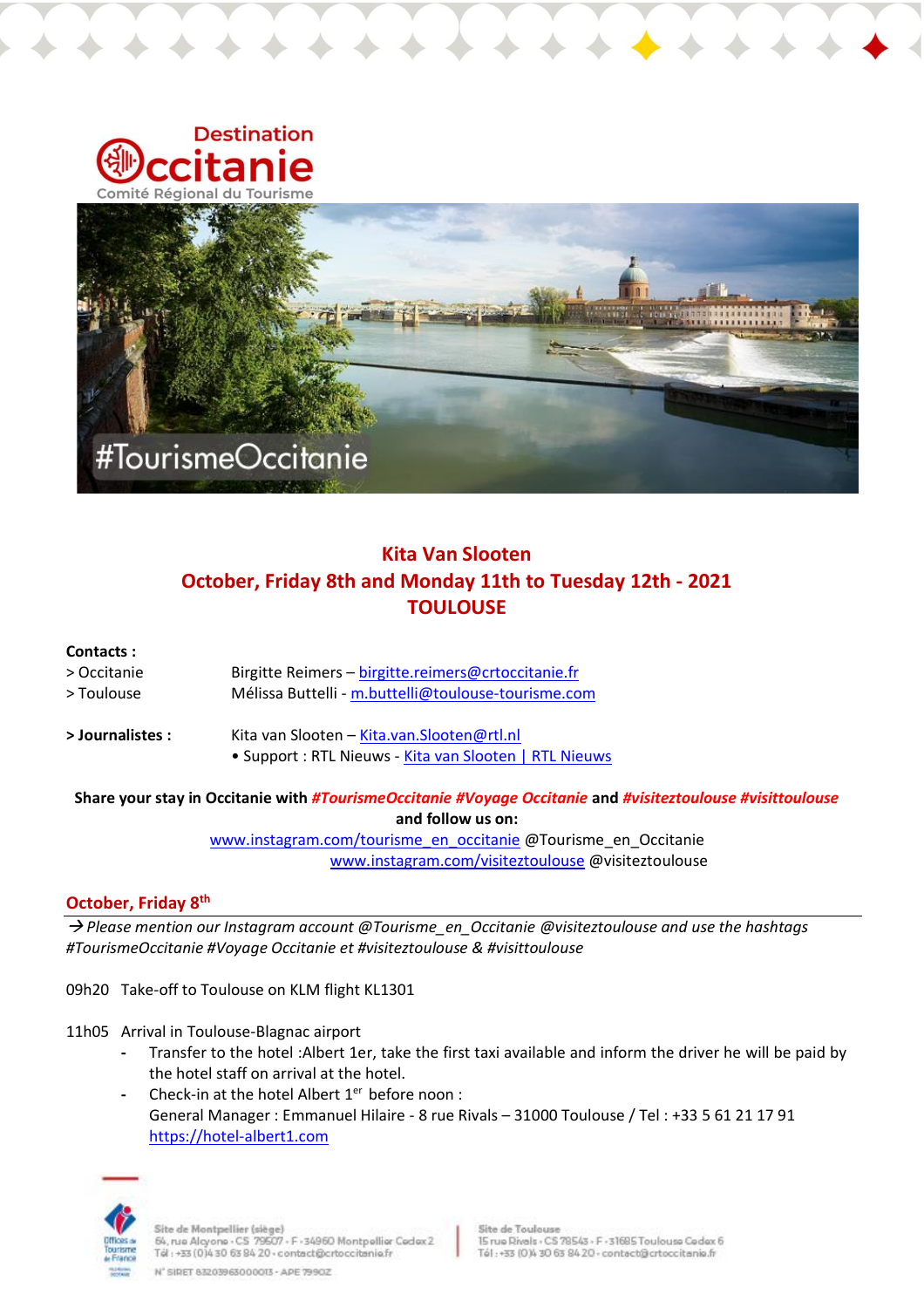

12h30 Walk by yourself to the restaurant

Enjoy your lunch at the Bibent restaurant / Chef : Yann Ghazal 5 place du Capitole – 31000 Toulouse / Tel : +33 6 48 71 73 65 - <https://lebibent.com/> + PR contact: Marine GIL (she will come to introduce herself & meet you during your meal)

14h45 Walk from the Capitole square to Saint-Etienne square

15h00 Taste of Toulouse : Meeting "Place St Etienne nearby the fountain" with Jessica Hammer (mobile : 07 66 10 08 70) of Taste of Toulouse for enjoying now a Chocolate and Pastry tour (last 3 – 3 1/2 hours) [www.tasteoftoulouse.com](http://www.tasteoftoulouse.com/) Spend an afternoon indulging in Toulouse's top sweet creations, exploring chocolate and pastry shops in the charming city center. Taste the best that talented local artisans have to offer on this irresistible food tour!

- 18h30 Free time.
- 20h00 Dinner offered at L'Air de Famille restaurant / Chef : Georges Camuzet 6 rue Jules Chalande – 31000 Toulouse / Tel : +33 5 67 06 54 08 [https://lairdefamilletoulouse.wordpress.com](https://lairdefamilletoulouse.wordpress.com/)

Free return to the Albert 1er hotel and night in Toulouse

### **From Saturday 09th to Monday 11th you will join the group**

Early wake-up on Saturday morning. Join the groupe for breakfast. Merting with Birgitte Reimers from the Régional Tourist Board.

08h45 Departure for the group presstrip.

### **October,  Monday 11th**

*Please mention our Instagram account @Tourisme\_en\_Occitanie @visiteztoulouse and use the hashtags #TourismeOccitanie #Voyage Occitanie et #visiteztoulouse & #visittoulouse*

- 17h45 Transfer to the railway station in Villefranche-de-Rouergue by Ludovic, the guide from the Tourist Office.
- 18h45 Departure for Toulouse in TER train (regional train)
- 20h31 Arrival in the Toulouse Matabiau central station
	- **-** Transfert to the hotel MamaShelter in the city-center

Diner and night at the Mama Shelter

• Dinner is limited at 40€, all costs above this amount are at your charge.